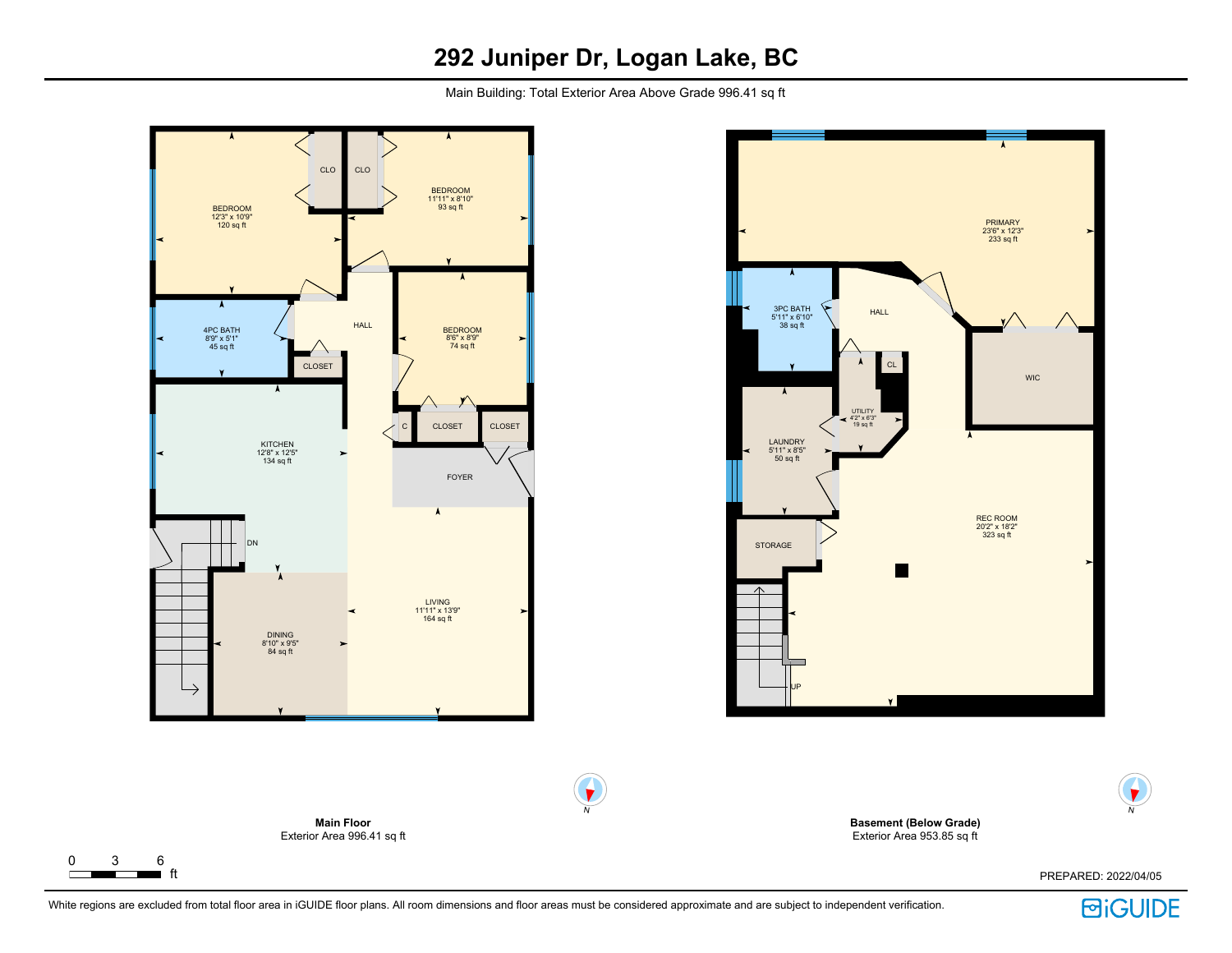# **292 Juniper Dr, Logan Lake, BC**

**Main Floor** Exterior Area 996.41 sq ft Interior Area 948.56 sq ft



0 3 6

 $\blacksquare$  ft  $\blacksquare$ 



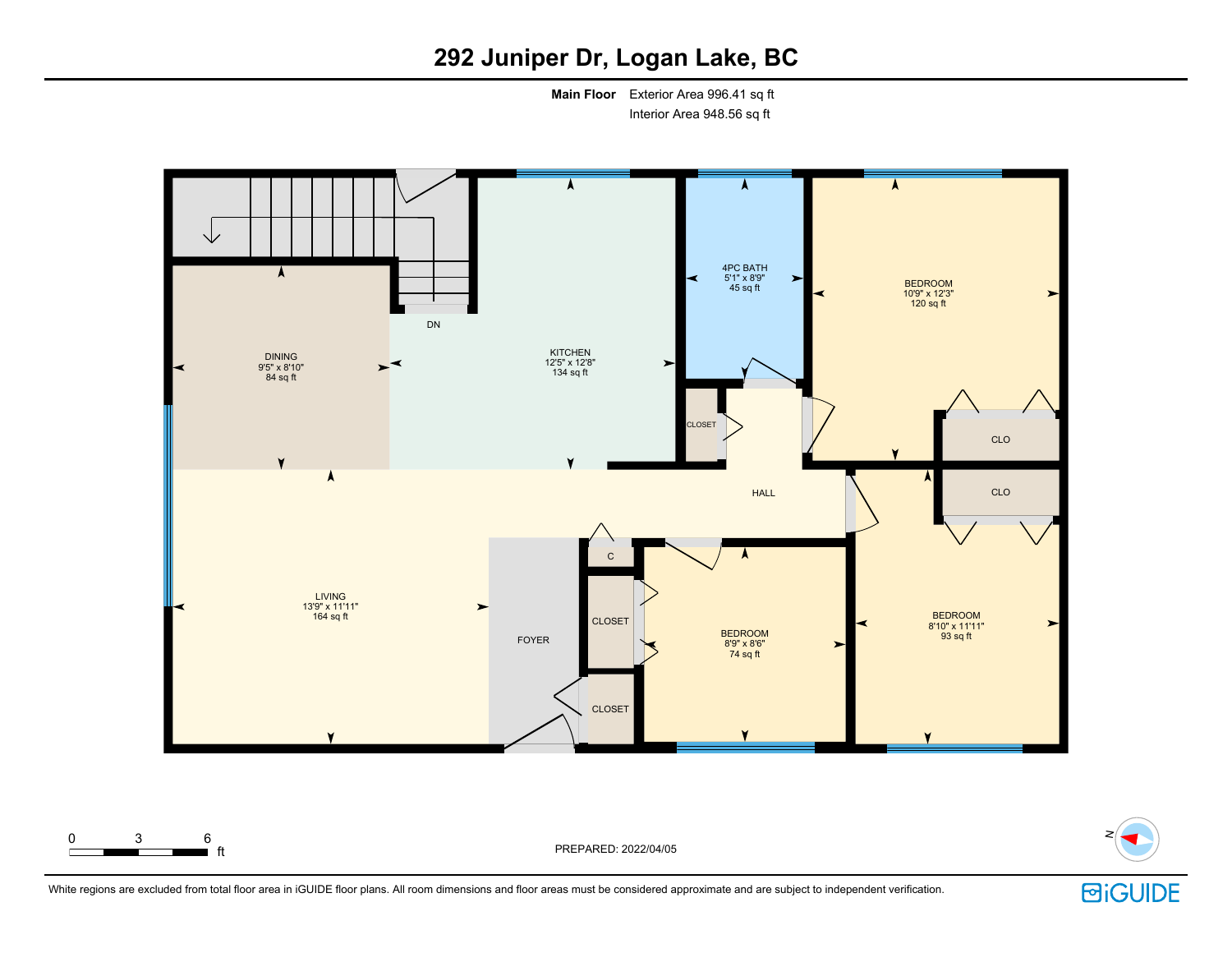# **292 Juniper Dr, Logan Lake, BC**

**Basement (Below Grade)** Exterior Area 953.85 sq ft

Interior Area 865.37 sq ft



White regions are excluded from total floor area in iGUIDE floor plans. All room dimensions and floor areas must be considered approximate and are subject to independent verification.

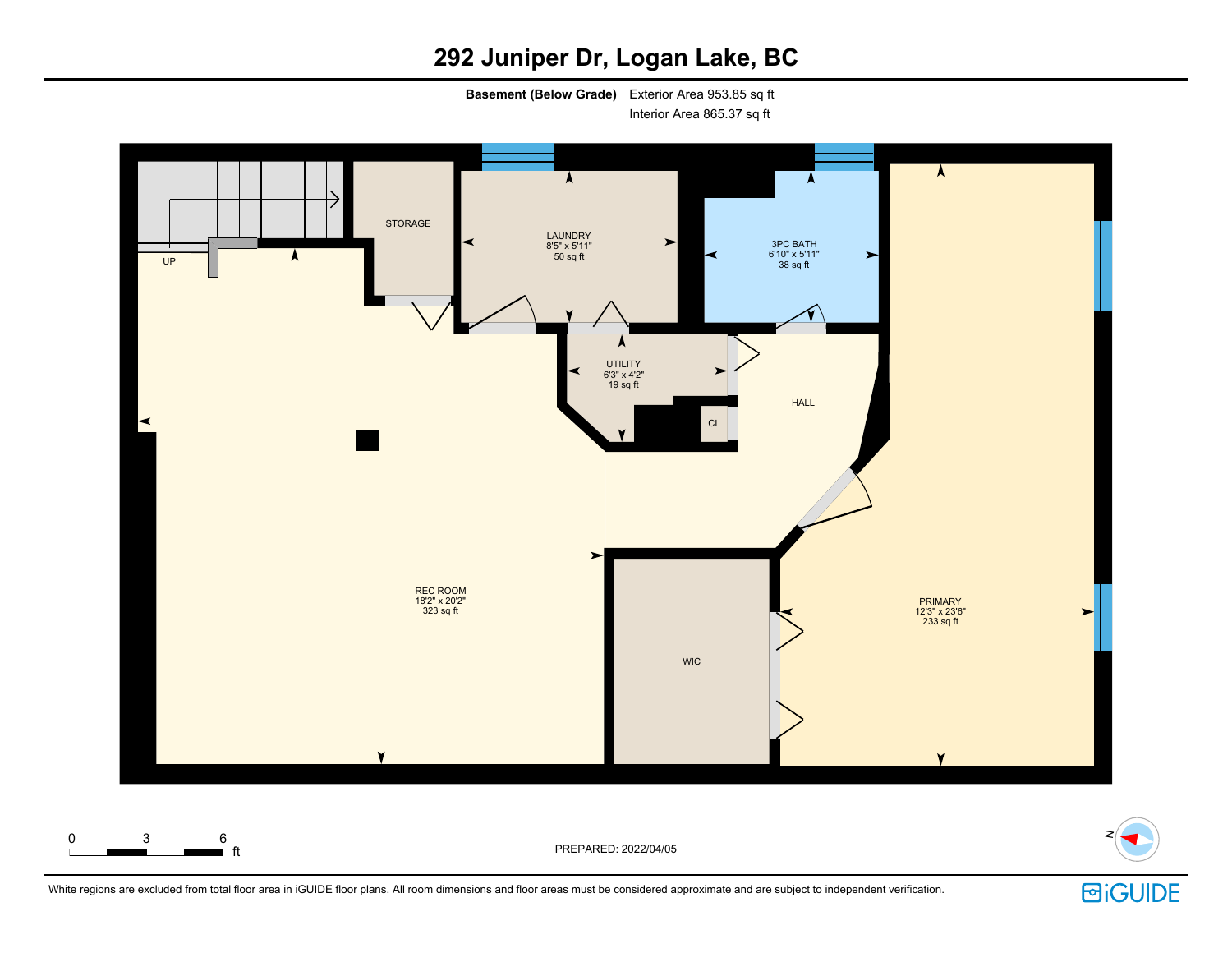# **Property Details**

## **Room Measurements**

Only major rooms are listed. Some listed rooms may be excluded from total interior floor area (e.g. garage). Room dimensions are largest length and width; parts of room may be smaller. Room area is not always equal to product of length and width.

## **Main Building**

MAIN FLOOR 4pc Bath: 8'9" x 5'1" | 45 sq ft Bedroom: 12'3" x 10'9" | 120 sq ft Bedroom: 8'6" x 8'9" | 74 sq ft Bedroom: 11'11" x 8'10" | 93 sq ft Dining: 8'10" x 9'5" | 84 sq ft Kitchen: 12'8" x 12'5" | 134 sq ft Living: 11'11" x 13'9" | 164 sq ft

## **BASEMENT**

3pc Bath: 5'11" x 6'10" | 38 sq ft Laundry: 5'11" x 8'5" | 50 sq ft Primary: 23'6" x 12'3" | 233 sq ft Rec Room: 20'2" x 18'2" | 323 sq ft Utility: 4'2" x 6'3" | 19 sq ft

### **Floor Area Information**

Floor areas include footprint area of interior walls. All displayed floor areas are rounded to two decimal places. Total area is computed before rounding and may not equal to sum of displayed floor areas.

# **Main Building**

MAIN FLOOR Interior Area: 948.56 sq ft Perimeter Wall Thickness: 4.5 in Exterior Area: 996.41 sq ft

BASEMENT (Below Grade) Interior Area: 865.37 sq ft Perimeter Wall Thickness: 8.5 in Exterior Area: 953.85 sq ft

**Total Above Grade Floor Area, Main Building** Interior Area: 948.56 sq ft Exterior Area: 996.41 sq ft